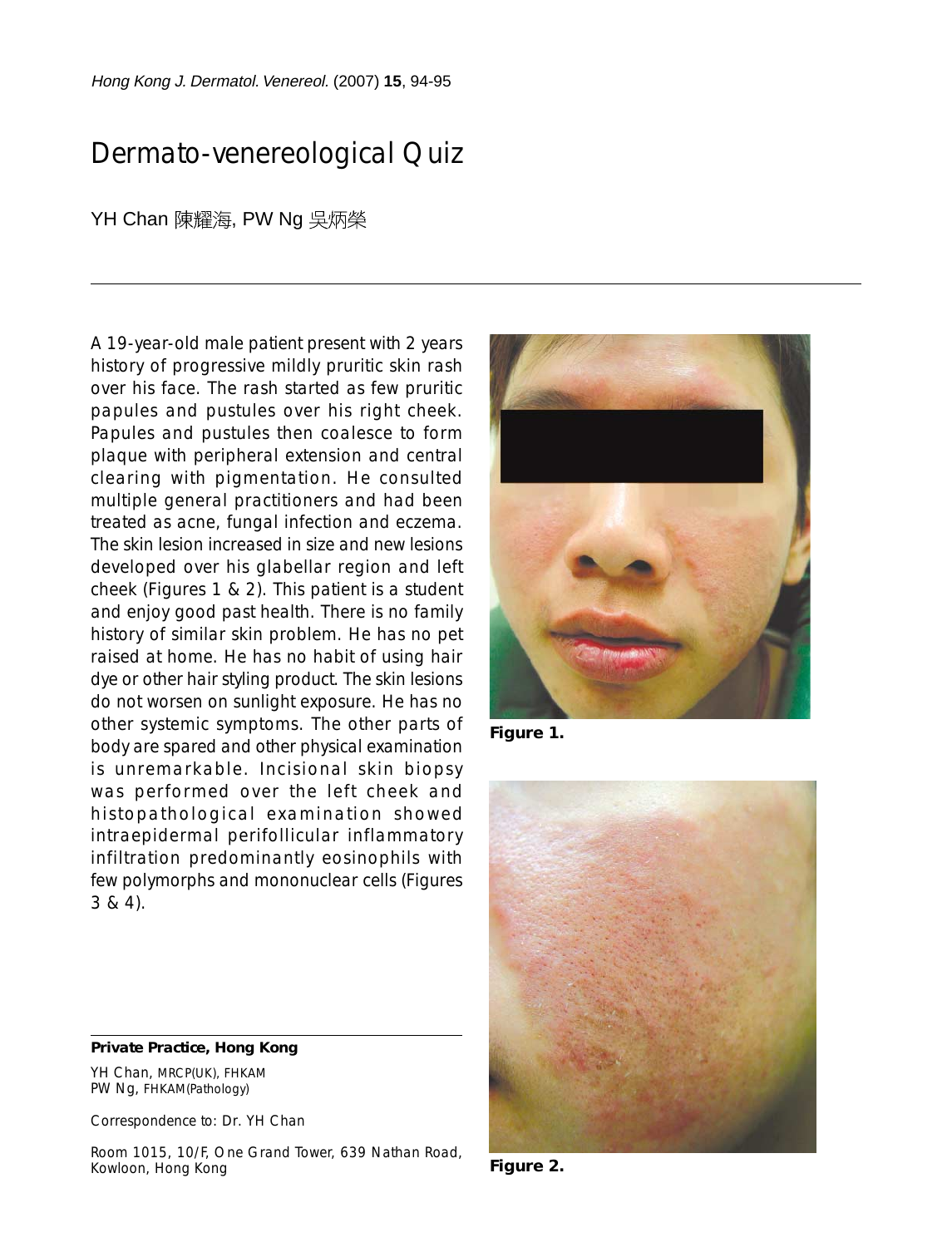



**Figure 3.** H&E stain, Original magnification x 16.



**Figure 4.** H&E stain, Original magnification x 160.

### **Questions**

- 1. What is your diagnosis?
- 2. What are the differential diagnoses for this disorder?
- 3. What investigations will you offer?
- 4. What are the treatment options for this skin disorder?
- 5. What is the prognosis?